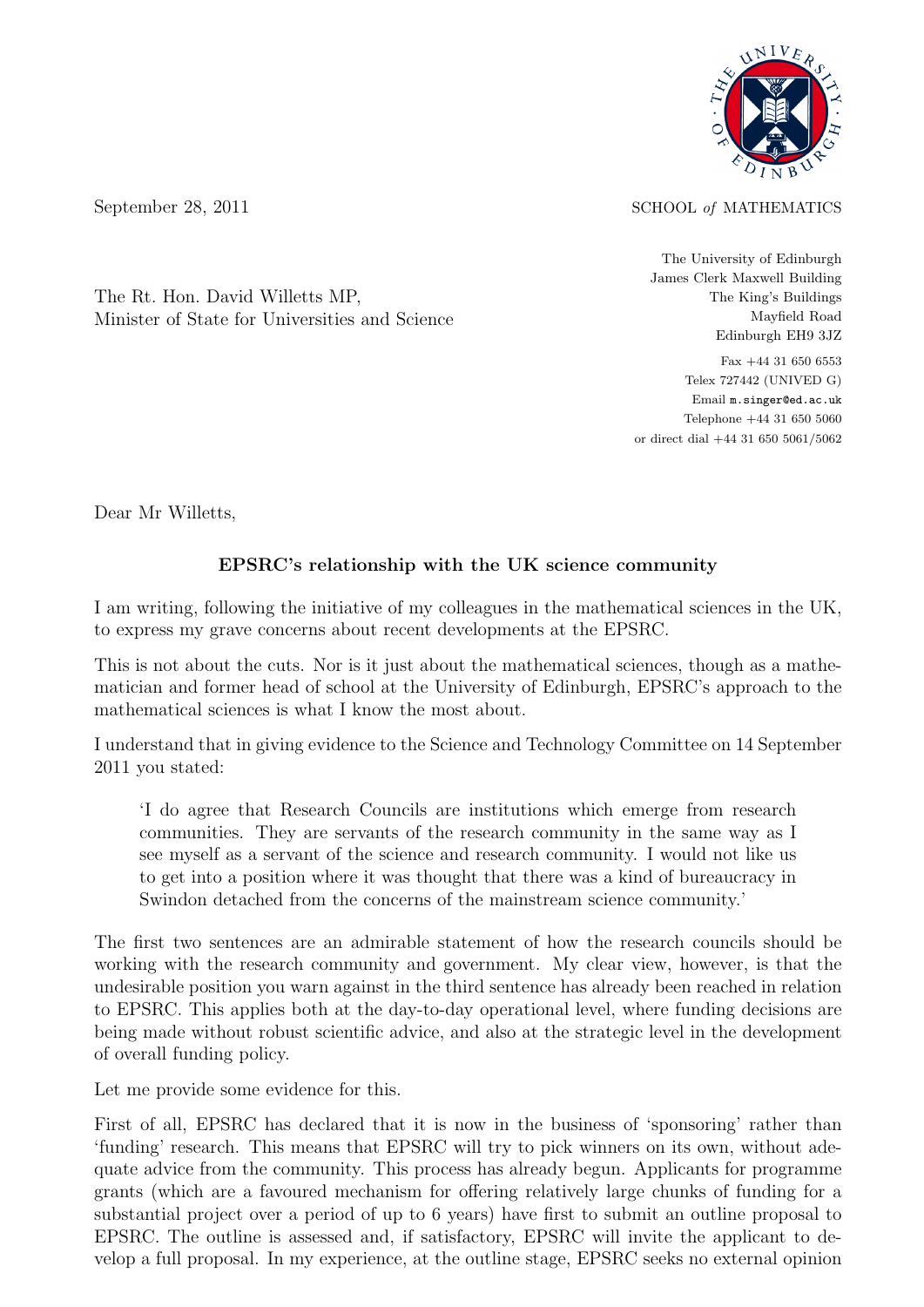about the quality of the science. The discussion with EPSRC is entirely about such things as management, risks, and leadership. The decision whether or not to give the go-ahead for a full proposal is made entirely by the EPSRC bureaucracy, without scientific peer review. This means that EPSRC has, and has exercised, an unaccountable veto on programme grant applications, without seeking any robust scientific advice.

Clearly EPSRC needs to be satisfied that the substantial resources allocated in a programme grant will be properly managed, but it would be far more rational to seek external advice on the science at an early stage; if it seems exciting enough, then they should work with the applicant to ensure that appropriate leadership and risk management mechanisms are in place.

A second example is the 'Dream Fellowship' programme. Intended to encourage outstandingly creative and pioneering research, the scandal about this programme is that potential applicants are identified by EPSRC's programme teams: this is not an open competition aimed at finding the best. Since EPSRC policy is to ensure that the civil servants on these teams do not have discipline-specific background knowledge, it is clear that they cannot have the expertise, knowledge and judgement necessary for this task. The various SAT committees are invited to advise, but this is not a job for which these committees are appropriately constituted. I should make it clear that there is nothing wrong with high-prestige fellowships aimed at supporting outstandingly creative individuals: it is the selection procedure which is entirely inappropriate in a body that is charged with the distribution of public funds.

Other initiatives recently introduced by EPSRC do not enjoy the support of the mainstream science community. These include the drive to award a smaller number of 'larger, longer grants' and the doctoral training centres. I have seen no evidence at all that DTC's will be of medium or long-term benefit to the UK economy or research base.

This letter contains my own opinions about EPSRC's current policies. These opinions are, I believe, widely shared. However, in the mathematical sciences in particular, there is independent evidence which can be considered in relation to these issues, in the form of the International Review of the Mathematical Sciences (IRMS) commissioned by EPSRC. The review panel visited the UK in December 2010 and reported in early 2011.

This review involved input from every mathematics department in the land, and a significant organisational effort on the part of EPSRC and the Universities which hosted the review panel. It also involved a huge effort on the part of the panel members themselves. The top two high-level recommendations from the executive summary of that report are:

- Preserving and strengthening the present excellence of the UK's mathematical sciences research through a variety of funding programmes suited to the diversity and distributedness of the mathematical sciences research community.
- Creating a new structure for enhancing communication between EPSRC and the mathematical sciences community.

It is quite clear that the move towards DTC's, larger, longer grants, and 'sponsorship' generally will all act against the first of these recommendations. These policies will tend to concentrate resources in a smaller number of institutions (particularly in the context of general funding cuts) rather than distributing them so as to support the diversity of the community. The second recommendation was made in the context of the finding of the report (F-6, page 6) that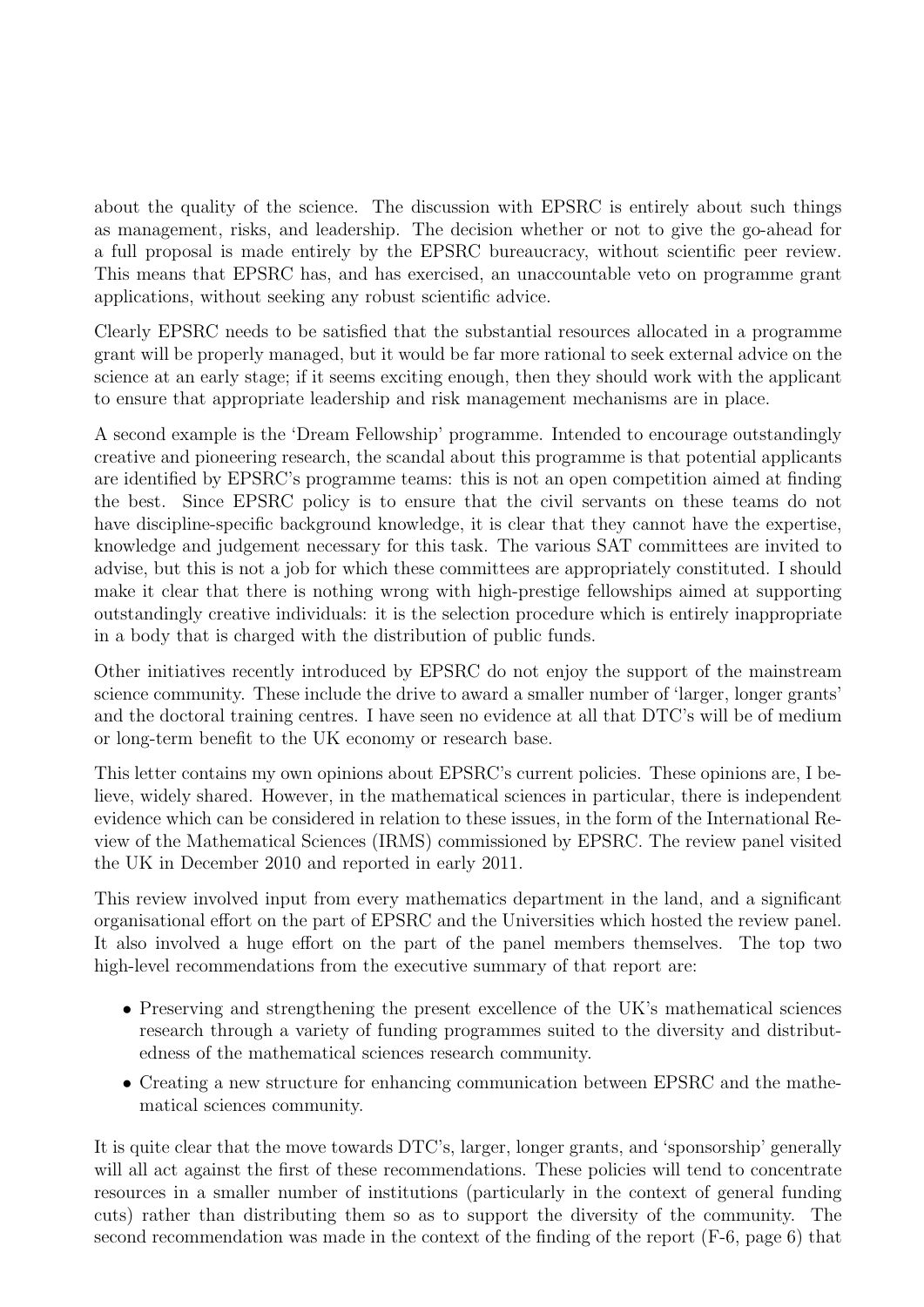'Communication between the mathematical sciences community and EPSRC is less open and clear than it should be, especially in the light of the likely future funding environment'.

This is reinforced by recommendation R-2:

'Open, frank and timely communication between EPSRC and the mathematical sciences community is extremely important. In light of Finding F-6, the Panel strongly recommends the establishment, as soon as possible, of a new structure for communication between EPSRC and the mathematical sciences community. A joint effort between EPSRC and leadership of the learned societies is an obvious way to begin to define such a structure.'

I am extremely disappointed that EPSRC has paid such little attention to these crucial recommendations. I am also extremely angry that, by failing to act with urgency on these recommendations, they have shown a contemptuous disregard for the review process, the influential international members of the review panel, and indeed the many members of the community who worked hard to engage with the review. The treatment of the IRMS by EPSRC stands a very good chance of jeopardising the international reputation of EPSRC, at least as far as the mathematical sciences are concerned.

I hope I have provided some solid evidence in this letter that EPSRC's direction of travel is contrary to impartial, independent advice, and is indeed becoming 'detached from the interests of the mainstream science community'. I urge you to take immediate steps to ensure that EPSRC starts to involve the science community in a much more fundamental, open and transparent way at all levels in its decision-making.

Yours sincerely,

Michael A. Smyr

Michael Singer Professor of Mathematics